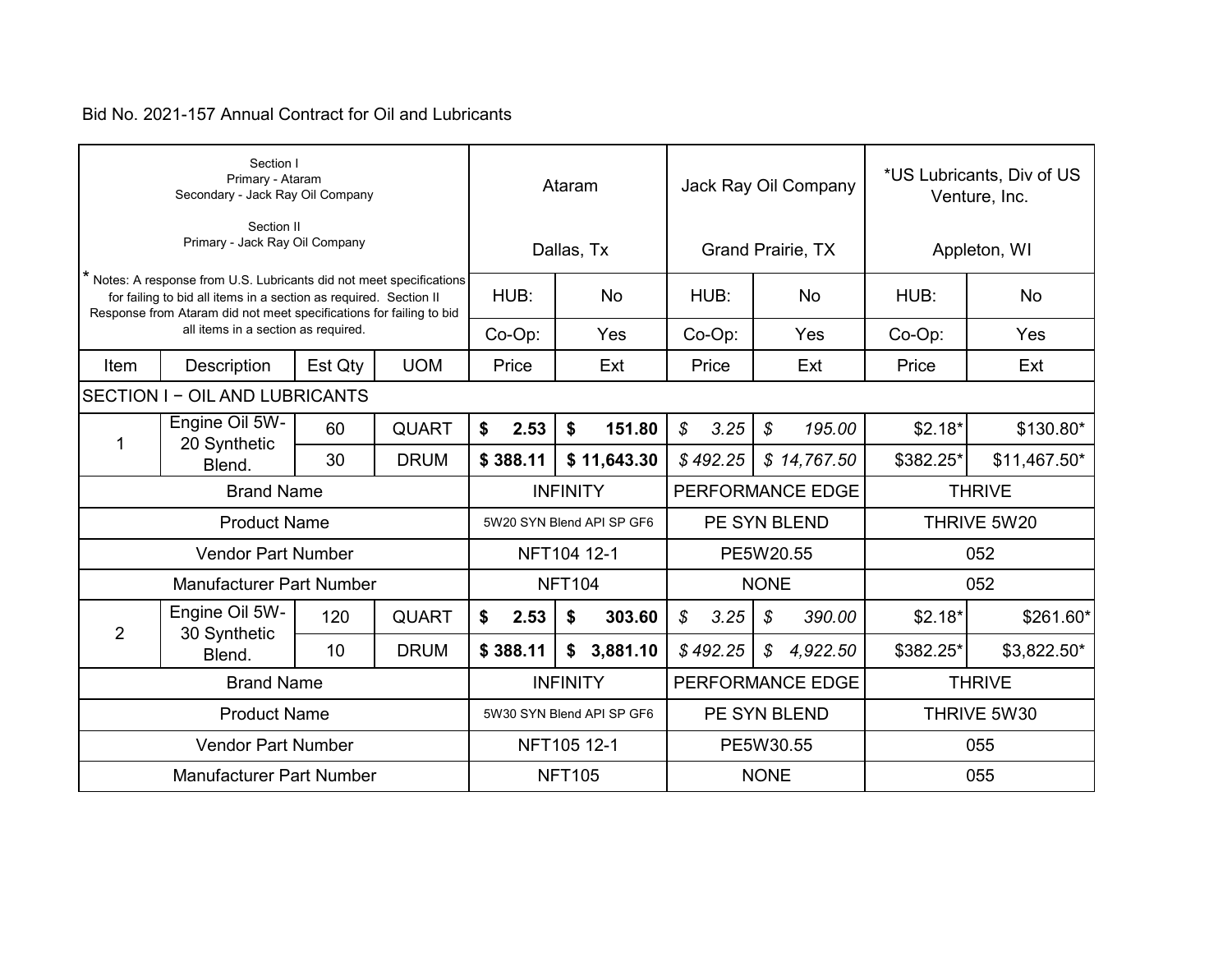|      | Section I<br>Primary - Ataram<br>Secondary - Jack Ray Oil Company                                                                                                                                              |         |              |                          | Ataram          |                     | Jack Ray Oil Company                  |                  |               |                   | *US Lubricants, Div of US<br>Venture, Inc. |               |             |
|------|----------------------------------------------------------------------------------------------------------------------------------------------------------------------------------------------------------------|---------|--------------|--------------------------|-----------------|---------------------|---------------------------------------|------------------|---------------|-------------------|--------------------------------------------|---------------|-------------|
|      | Section II<br>Primary - Jack Ray Oil Company                                                                                                                                                                   |         |              |                          |                 | Dallas, Tx          |                                       |                  |               | Grand Prairie, TX | Appleton, WI                               |               |             |
|      | Notes: A response from U.S. Lubricants did not meet specifications<br>for failing to bid all items in a section as required. Section II<br>Response from Ataram did not meet specifications for failing to bid |         |              | HUB:                     |                 | <b>No</b>           |                                       | HUB:             |               | <b>No</b>         | HUB:                                       |               | <b>No</b>   |
|      | all items in a section as required.                                                                                                                                                                            |         |              | Co-Op:                   |                 | Yes                 |                                       | Co-Op:           |               | Yes               | Co-Op:                                     |               | Yes         |
| Item | Description                                                                                                                                                                                                    | Est Qty | <b>UOM</b>   | Price                    |                 | Ext                 |                                       | Price            |               | Ext               | Price                                      |               | Ext         |
|      | SECTION I - OIL AND LUBRICANTS                                                                                                                                                                                 |         |              |                          |                 |                     |                                       |                  |               |                   |                                            |               |             |
|      | Engine Oil 0W-<br><b>QUART</b><br>60<br>20 Full                                                                                                                                                                |         |              | \$<br>3.17               | \$              | 190.20              | \$                                    | 3.85             | $\mathcal{L}$ | 231.00            | $$3.44*$                                   |               | \$206.40*   |
|      | 3<br>10<br><b>DRUM</b><br>Synthetic.                                                                                                                                                                           |         |              |                          | \$              | 5,476.50            |                                       | \$715.00         | $\mathcal{S}$ | 7,150.00          | \$549.14*                                  |               | \$5,491.40* |
|      | <b>Brand Name</b>                                                                                                                                                                                              |         |              |                          | <b>INFINITY</b> |                     | PERFORMANCE EDGE                      |                  |               |                   |                                            | <b>THRIVE</b> |             |
|      | <b>Product Name</b>                                                                                                                                                                                            |         |              | 0W20 FULL SYN API SP GF6 |                 |                     |                                       | <b>DEXOS SYN</b> |               |                   | THRIVE 0W20 SYN DEXOS                      |               |             |
|      | <b>Vendor Part Number</b>                                                                                                                                                                                      |         |              |                          | <b>NFT100</b>   |                     | PEFS020.55                            |                  |               |                   | 005D                                       |               |             |
|      | <b>Manufacturer Part Number</b>                                                                                                                                                                                |         |              |                          | <b>NFT100</b>   |                     |                                       |                  | <b>NONE</b>   |                   |                                            | 005D          |             |
| 4    | Engine Oil 10W-<br>30 Heavy Duty                                                                                                                                                                               | 120     | <b>QUART</b> | \$<br>3.00               | \$              | 360.00              | \$                                    | 6.48             | \$            | 777.60            | N/B                                        | \$            |             |
|      | (HDEO)                                                                                                                                                                                                         | 5       | <b>DRUM</b>  | \$492.98                 | \$              | 2,464.90            | \$587.95<br>$\mathcal{S}$<br>2,939.75 |                  |               | \$484.55*         |                                            | \$2,422.75*   |             |
|      | <b>Brand Name</b>                                                                                                                                                                                              |         |              |                          | <b>INFINITY</b> |                     |                                       |                  |               | PERFORMANCE EDGE  |                                            | <b>THRIVE</b> |             |
|      | <b>Product Name</b>                                                                                                                                                                                            |         |              |                          |                 | 10W30 HDEO API CK-4 |                                       | PE SYN BLEND     |               |                   | THRIVE 10W30 DS                            |               |             |
|      | <b>Vendor Part Number</b>                                                                                                                                                                                      |         |              | <b>NFT206</b>            |                 |                     | PEHD1030.55                           |                  |               |                   | 057                                        |               |             |
|      | <b>Manufacturer Part Number</b>                                                                                                                                                                                |         |              |                          | <b>NFT206</b>   |                     | <b>DFA13C12</b>                       |                  |               | 057               |                                            |               |             |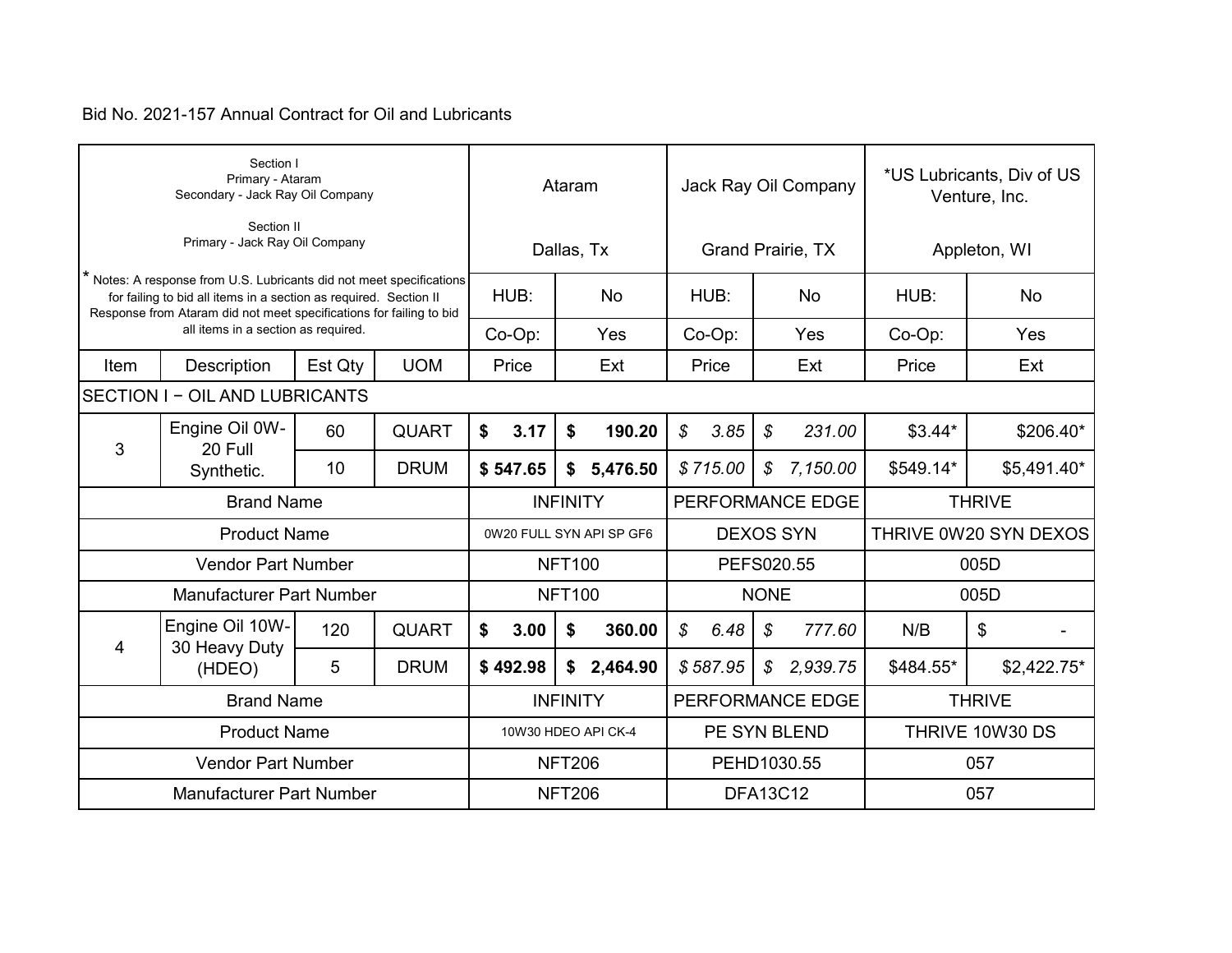|                   | Section I<br>Primary - Ataram<br>Secondary - Jack Ray Oil Company                                                                                                                                              |             |               |                | Ataram                   |                | Jack Ray Oil Company                   | *US Lubricants, Div of US<br>Venture, Inc. |               |  |
|-------------------|----------------------------------------------------------------------------------------------------------------------------------------------------------------------------------------------------------------|-------------|---------------|----------------|--------------------------|----------------|----------------------------------------|--------------------------------------------|---------------|--|
|                   | Section II<br>Primary - Jack Ray Oil Company                                                                                                                                                                   |             |               |                | Dallas, Tx               |                | <b>Grand Prairie, TX</b>               |                                            | Appleton, WI  |  |
|                   | Notes: A response from U.S. Lubricants did not meet specifications<br>for failing to bid all items in a section as required. Section II<br>Response from Ataram did not meet specifications for failing to bid |             |               | HUB:           | <b>No</b>                | HUB:           | <b>No</b>                              | HUB:                                       | <b>No</b>     |  |
|                   | all items in a section as required.                                                                                                                                                                            |             |               | Co-Op:         | Yes                      | Co-Op:         | Yes                                    | Co-Op:                                     | Yes           |  |
| Item              | Description                                                                                                                                                                                                    | Est Qty     | <b>UOM</b>    | Price          | Ext                      | Price          | Ext                                    | Price                                      | Ext           |  |
|                   | <b>SECTION I - OIL AND LUBRICANTS</b>                                                                                                                                                                          |             |               |                |                          |                |                                        |                                            |               |  |
| 5                 | Engine Oil 15W-<br>40 Heavy Duty                                                                                                                                                                               | <b>DRUM</b> | \$474.20      | 4,742.00<br>\$ | \$584.65                 | 5,846.50<br>\$ | \$479.62*                              | \$4,796.20*                                |               |  |
|                   | (HDEO)                                                                                                                                                                                                         | 2300        | <b>GALLON</b> | 7.89<br>\$     | \$18,147.00              | \$<br>9.19     | \$21,137.00                            | $$8.26*$                                   | \$18,998.00*  |  |
|                   | <b>Brand Name</b>                                                                                                                                                                                              |             |               |                | <b>INFINITY</b>          |                | PERFORMANCE EDGE                       |                                            | <b>THRIVE</b> |  |
|                   | <b>Product Name</b>                                                                                                                                                                                            |             |               |                | 15W40 SYN Blend API CK-4 |                | PE HDEO                                | THRIVE 15W40 DS CK4                        |               |  |
|                   | <b>Vendor Part Number</b>                                                                                                                                                                                      |             |               |                | <b>NFT207</b>            |                | PE1540.BO                              |                                            | 067           |  |
|                   | <b>Manufacturer Part Number</b>                                                                                                                                                                                |             |               |                | <b>NFT207</b>            |                | <b>NONE</b>                            |                                            | 067           |  |
| 6                 | Gear Oil 75W-                                                                                                                                                                                                  | 5           | <b>PAIL</b>   | \$113.44       | \$<br>567.20             | \$154.85       | $\mathcal{S}$<br>774.25                | \$153.76*                                  | \$768.80*     |  |
|                   | 140 Synthetic                                                                                                                                                                                                  | 5           | <b>KEG</b>    | \$385.00       | 1,925.00<br>\$           | \$504.00       | $\boldsymbol{\mathcal{S}}$<br>2,520.00 | \$634.79*                                  | \$3,173.95*   |  |
| <b>Brand Name</b> |                                                                                                                                                                                                                |             |               |                | <b>INFINITY</b>          |                | <b>NA LUBRICANTS</b>                   |                                            | <b>THRIVE</b> |  |
|                   | <b>Product Name</b>                                                                                                                                                                                            |             |               |                | 75W140 API GL-5          |                | <b>PURE SYN</b>                        | THRIVE SYN 75W140                          |               |  |
|                   | <b>Vendor Part Number</b>                                                                                                                                                                                      |             |               |                | <b>NFT302</b>            |                | <b>NEW PART</b>                        |                                            | 101           |  |
|                   | <b>Manufacturer Part Number</b>                                                                                                                                                                                |             |               |                | <b>NFT302</b>            |                | 1313251041                             | 101                                        |               |  |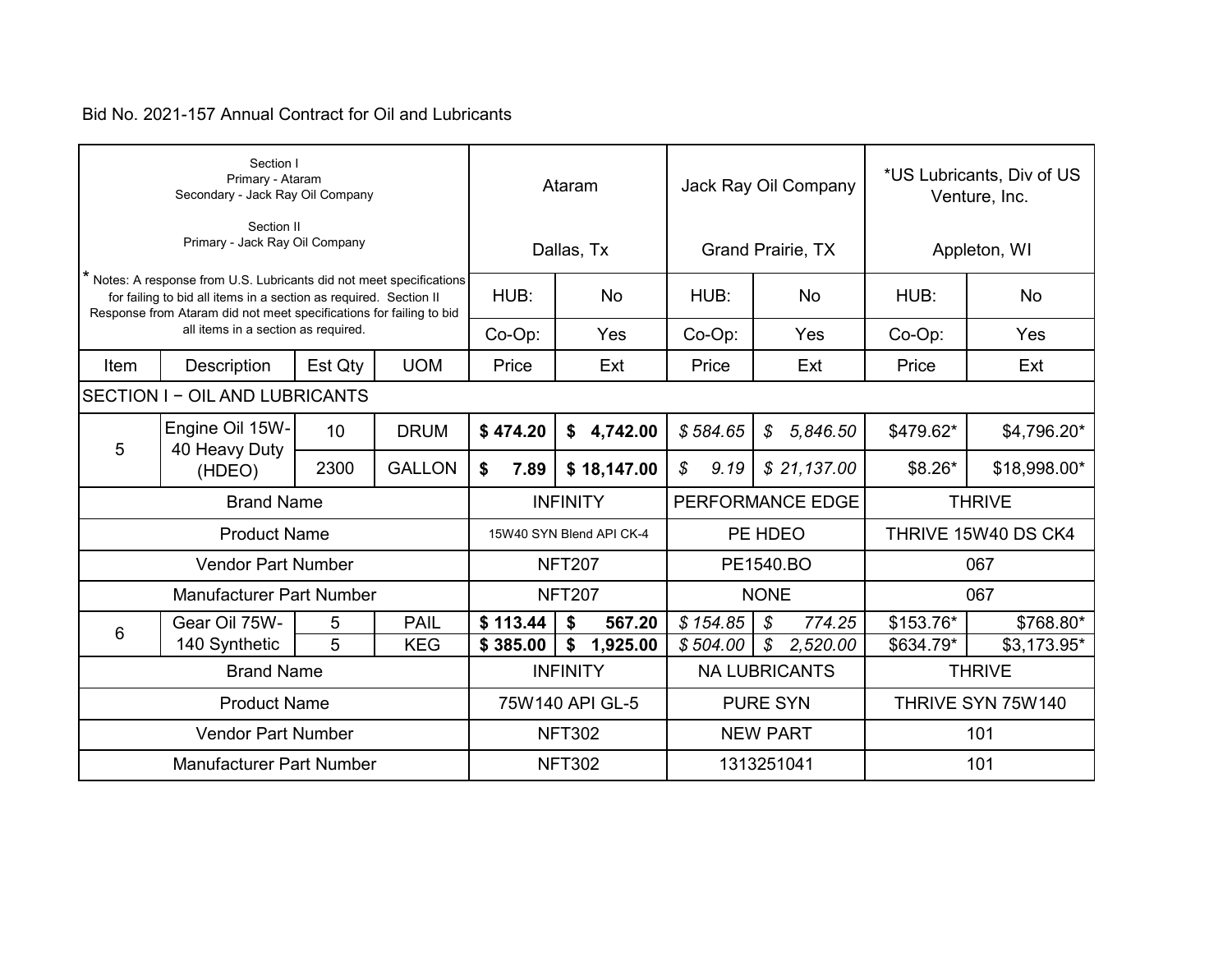|      | Section I<br>Primary - Ataram<br>Secondary - Jack Ray Oil Company                                                                                                                                                |         |             |             | Ataram          |          | Jack Ray Oil Company      | *US Lubricants, Div of US<br>Venture, Inc. |                   |
|------|------------------------------------------------------------------------------------------------------------------------------------------------------------------------------------------------------------------|---------|-------------|-------------|-----------------|----------|---------------------------|--------------------------------------------|-------------------|
|      | Section II<br>Primary - Jack Ray Oil Company                                                                                                                                                                     |         |             |             | Dallas, Tx      |          | Grand Prairie, TX         |                                            | Appleton, WI      |
|      | * Notes: A response from U.S. Lubricants did not meet specifications<br>for failing to bid all items in a section as required. Section II<br>Response from Ataram did not meet specifications for failing to bid |         |             | HUB:        | <b>No</b>       | HUB:     | <b>No</b>                 | HUB:                                       | No                |
|      | all items in a section as required.                                                                                                                                                                              |         |             | Co-Op:      | Yes             | Co-Op:   | Yes                       | Co-Op:                                     | Yes               |
| Item | Description                                                                                                                                                                                                      | Est Qty | <b>UOM</b>  | Price       | Ext             | Price    | Ext                       | Price                                      | Ext               |
|      | SECTION I - OIL AND LUBRICANTS                                                                                                                                                                                   |         |             |             |                 |          |                           |                                            |                   |
|      | Gear Oil 80W-                                                                                                                                                                                                    | 5       | <b>KEG</b>  | \$285.00    | 1,425.00<br>\$  | \$298.50 | S<br>1,492.50             | \$432.89*                                  | $$2,164.45*$      |
|      | $\overline{7}$<br>90 Synthetic<br>5<br><b>DRUM</b>                                                                                                                                                               |         |             |             | 2,375.25<br>\$  | \$679.95 | $\mathcal{S}$<br>3,399.75 | $$1,231.61*$                               | \$6,158.05*       |
|      | <b>Brand Name</b>                                                                                                                                                                                                |         |             |             | <b>INFINITY</b> |          | PERFORMANCE EDGE          |                                            | <b>THRIVE</b>     |
|      | <b>Product Name</b>                                                                                                                                                                                              |         |             |             | 80W90 GL-5      |          | <b>GOOD GEAR LS</b>       | THRIVE SYN 80W90                           |                   |
|      | <b>Vendor Part Number</b>                                                                                                                                                                                        |         |             |             | <b>NFT306</b>   |          | PE8090.55                 |                                            | 011               |
|      | <b>Manufacturer Part Number</b>                                                                                                                                                                                  |         |             |             | <b>NFT306</b>   |          | 1710265141                |                                            | 011               |
| 8    | Gear Oil 85W-                                                                                                                                                                                                    | 5       | <b>PAIL</b> | \$<br>62.70 | \$<br>313.50    | \$87.80  | \$<br>439.00              | \$149.69*                                  | \$748.05*         |
|      | 140 Synthetic                                                                                                                                                                                                    | 5       | <b>KEG</b>  | \$315.00    | \$<br>1,575.00  | \$310.65 | $\mathcal{S}$<br>1,553.25 | \$396.37*                                  | \$1,981.85*       |
|      | <b>Brand Name</b>                                                                                                                                                                                                |         |             |             | <b>INFINITY</b> |          | PERFORMANCE EDGE          |                                            | <b>THRIVE</b>     |
|      | <b>Product Name</b>                                                                                                                                                                                              |         |             |             | 85W140 GL-5     |          | <b>GOOD GEAR LS</b>       |                                            | THRIVE SYN 80W140 |
|      | <b>Vendor Part Number</b>                                                                                                                                                                                        |         |             |             | <b>NFT307</b>   |          | <b>NEW PART</b>           |                                            | 150               |
|      | <b>Manufacturer Part Number</b>                                                                                                                                                                                  |         |             |             | <b>NFT307</b>   |          | 1710265141                | 150                                        |                   |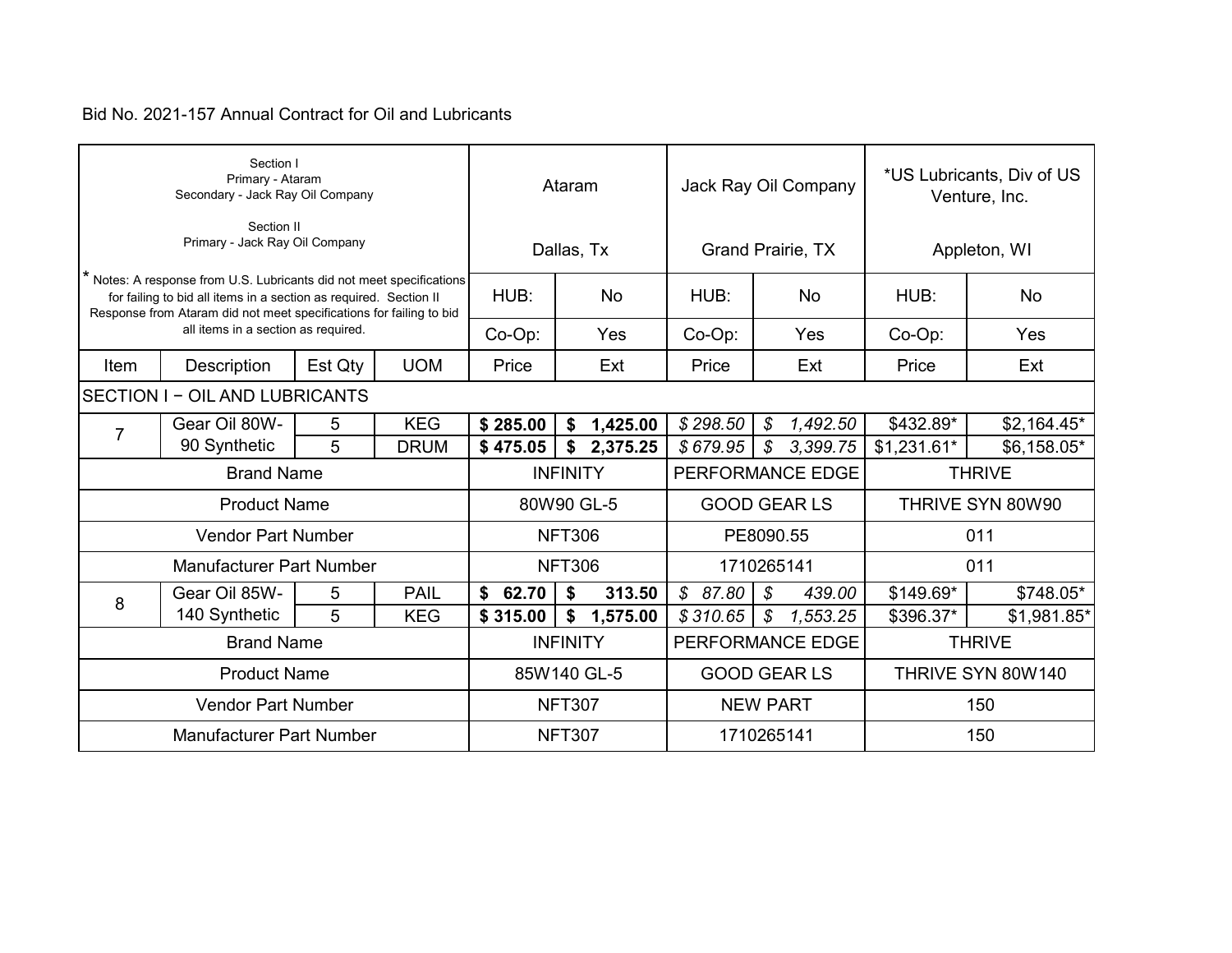|      | Section I<br>Primary - Ataram<br>Secondary - Jack Ray Oil Company                                                                                                                                              |             |             | Ataram                    |                 |                               | Jack Ray Oil Company |                      |               |                          | *US Lubricants, Div of US<br>Venture, Inc. |                         |
|------|----------------------------------------------------------------------------------------------------------------------------------------------------------------------------------------------------------------|-------------|-------------|---------------------------|-----------------|-------------------------------|----------------------|----------------------|---------------|--------------------------|--------------------------------------------|-------------------------|
|      | Section II<br>Primary - Jack Ray Oil Company                                                                                                                                                                   |             |             |                           | Dallas, Tx      |                               |                      |                      |               | <b>Grand Prairie, TX</b> | Appleton, WI                               |                         |
|      | Notes: A response from U.S. Lubricants did not meet specifications<br>for failing to bid all items in a section as required. Section II<br>Response from Ataram did not meet specifications for failing to bid |             |             | HUB:                      |                 | <b>No</b>                     |                      | HUB:                 |               | <b>No</b>                | HUB:                                       | <b>No</b>               |
|      | all items in a section as required.                                                                                                                                                                            |             |             | Co-Op:                    |                 | Yes                           |                      | Co-Op:               |               | Yes                      | Co-Op:                                     | Yes                     |
| Item | Description                                                                                                                                                                                                    | Est Qty     | <b>UOM</b>  | Price                     |                 | Ext                           |                      | Price                |               | Ext                      | Price                                      | Ext                     |
|      | <b>SECTION I - OIL AND LUBRICANTS</b><br>200                                                                                                                                                                   |             |             |                           |                 |                               |                      |                      |               |                          |                                            |                         |
| 9    | <b>Grease Multi</b>                                                                                                                                                                                            | <b>TUBE</b> | \$<br>3.50  | \$                        | 700.00          | $\boldsymbol{\mathcal{S}}$    | 3.55                 | $\mathcal{L}$        | 710.00        | $$2.65*$                 | \$530.00*                                  |                         |
|      | Purpose EP-2                                                                                                                                                                                                   | 5           | <b>KEG</b>  | \$265.00                  | \$              | 1,325.00                      |                      | \$435.60             | \$            | 2,178.00                 | \$309.58*                                  | \$1547.90*              |
|      | <b>Brand Name</b>                                                                                                                                                                                              |             |             |                           | <b>INFINITY</b> |                               |                      | <b>NA LUBRICANTS</b> |               |                          |                                            | <b>THRIVE</b>           |
|      | <b>Product Name</b>                                                                                                                                                                                            |             |             | MULTI-PURPOSE GREASE EP-2 |                 |                               | CHD HI-TEMP 2        |                      |               |                          |                                            | <b>M/P GREASE NLGI2</b> |
|      | <b>Vendor Part Number</b>                                                                                                                                                                                      |             |             |                           | <b>NFT999</b>   |                               |                      |                      | HT2.15        |                          |                                            | <b>MPL</b>              |
|      | <b>Manufacturer Part Number</b>                                                                                                                                                                                |             |             |                           | <b>NFT999</b>   |                               |                      | 1823500498           |               |                          |                                            | <b>MPL</b>              |
| 10   | Heating Oil, ISO                                                                                                                                                                                               | 5           | <b>PAIL</b> | \$56.63                   | \$              | 283.15                        |                      | \$61.50              | \$            | 307.50                   | $$49.20*$                                  | \$246.00*               |
|      | 46                                                                                                                                                                                                             | 5           | <b>DRUM</b> | \$497.88                  | \$              | 2,489.40                      |                      | \$485.10             | $\mathcal{S}$ | 2,425.50                 | \$499.95*                                  | \$2,499.75*             |
|      | <b>Brand Name</b>                                                                                                                                                                                              |             |             |                           | <b>INFINITY</b> |                               |                      | <b>NA LUBRICANTS</b> |               |                          |                                            | <b>THRIVE</b>           |
|      | <b>Product Name</b>                                                                                                                                                                                            |             |             |                           |                 | <b>HEAT TRANSFER FLUID 46</b> |                      |                      |               | PURAMAX R&O 46           | THRIVE R&O 46                              |                         |
|      | <b>Vendor Part Number</b>                                                                                                                                                                                      |             |             |                           | <b>NFT668</b>   |                               | <b>NEW PARTS</b>     |                      |               |                          | 177                                        |                         |
|      | <b>Manufacturer Part Number</b>                                                                                                                                                                                |             |             |                           | <b>NFT668</b>   |                               |                      | 2111373330           |               |                          | 177                                        |                         |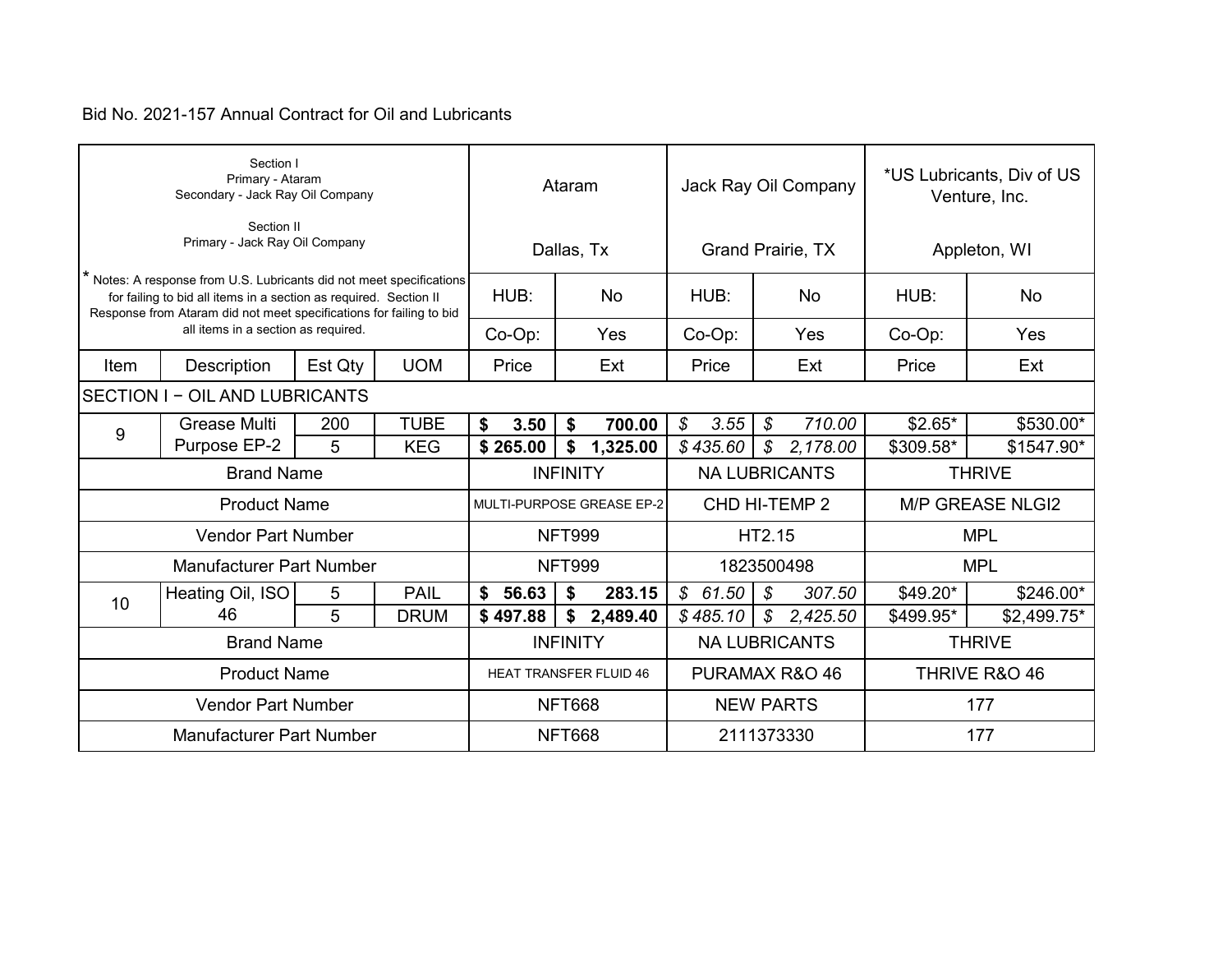|      | Section I<br>Primary - Ataram<br>Secondary - Jack Ray Oil Company                                                                                                                                              |             |             |                                                 | Ataram                       |                         | Jack Ray Oil Company                   | *US Lubricants, Div of US<br>Venture, Inc. |                           |
|------|----------------------------------------------------------------------------------------------------------------------------------------------------------------------------------------------------------------|-------------|-------------|-------------------------------------------------|------------------------------|-------------------------|----------------------------------------|--------------------------------------------|---------------------------|
|      | Section II<br>Primary - Jack Ray Oil Company                                                                                                                                                                   |             |             |                                                 | Dallas, Tx                   |                         | Grand Prairie, TX                      | Appleton, WI                               |                           |
|      | Notes: A response from U.S. Lubricants did not meet specifications<br>for failing to bid all items in a section as required. Section II<br>Response from Ataram did not meet specifications for failing to bid |             |             | HUB:                                            | <b>No</b>                    | HUB:                    | <b>No</b>                              | HUB:                                       | No                        |
|      | all items in a section as required.                                                                                                                                                                            |             |             | Co-Op:                                          | Yes                          | Co-Op:                  | Yes                                    | Co-Op:                                     | Yes                       |
| Item | Description                                                                                                                                                                                                    | Est Qty     | <b>UOM</b>  | Price                                           | Ext                          | Price                   | Ext                                    | Price                                      | Ext                       |
|      | <b>SECTION I - OIL AND LUBRICANTS</b><br>5                                                                                                                                                                     |             |             |                                                 |                              |                         |                                        |                                            |                           |
|      | Heating Oil ISO                                                                                                                                                                                                | <b>PAIL</b> | \$<br>60.00 | \$<br>300.00                                    | \$61.50                      | $\mathcal{S}$<br>307.50 | $$49.20*$                              | \$246.00*                                  |                           |
|      | 11<br>5<br>68<br><b>DRUM</b>                                                                                                                                                                                   |             |             |                                                 | 2,575.00<br>\$               | \$485.10                | $\boldsymbol{\mathcal{S}}$<br>2,425.50 | \$499.95*                                  | \$2,499.75*               |
|      | <b>Brand Name</b>                                                                                                                                                                                              |             |             |                                                 | <b>INFINITY</b>              |                         | <b>NA LUBRICANTS</b>                   |                                            | <b>THRIVE</b>             |
|      | <b>Product Name</b>                                                                                                                                                                                            |             |             | PURAMAX R&O 68<br><b>HEAT TRANSFER FLUID 68</b> |                              |                         |                                        |                                            | THRIVE R&O 68             |
|      | <b>Vendor Part Number</b>                                                                                                                                                                                      |             |             |                                                 | <b>NFT668</b>                |                         | <b>NEW PARTS</b>                       | 178                                        |                           |
|      | <b>Manufacturer Part Number</b>                                                                                                                                                                                |             |             |                                                 | <b>NFT668</b>                |                         | 2111393330                             |                                            | 178                       |
| 12   | <b>Hydraulic Oil</b>                                                                                                                                                                                           | 5           | <b>PAIL</b> | \$36.42                                         | \$<br>182.10                 | \$52.75                 | \$<br>263.75                           | \$37.90*                                   | \$189.50*                 |
|      | <b>ISO32</b>                                                                                                                                                                                                   | 5           | <b>DRUM</b> | \$382.84                                        | \$<br>1,914.20               | \$468.05                | $\mathcal{L}$<br>2,340.25              | \$370.15*                                  | \$1,850.75*               |
|      | <b>Brand Name</b>                                                                                                                                                                                              |             |             |                                                 | <b>INFINITY</b>              |                         | PERFORMANCE EDGE                       |                                            | <b>THRIVE</b>             |
|      | <b>Product Name</b>                                                                                                                                                                                            |             |             |                                                 | <b>HYDRAULIC 32</b>          |                         | <b>PE AW 32</b>                        |                                            | THRIVE 150 HYD MAX ISO 32 |
|      | <b>Vendor Part Number</b>                                                                                                                                                                                      |             |             |                                                 | <b>NFT606</b><br>PE AW 32.55 |                         |                                        | 91030                                      |                           |
|      | <b>Manufacturer Part Number</b>                                                                                                                                                                                |             |             |                                                 | <b>NFT606</b>                |                         | <b>NONE</b>                            | 91030                                      |                           |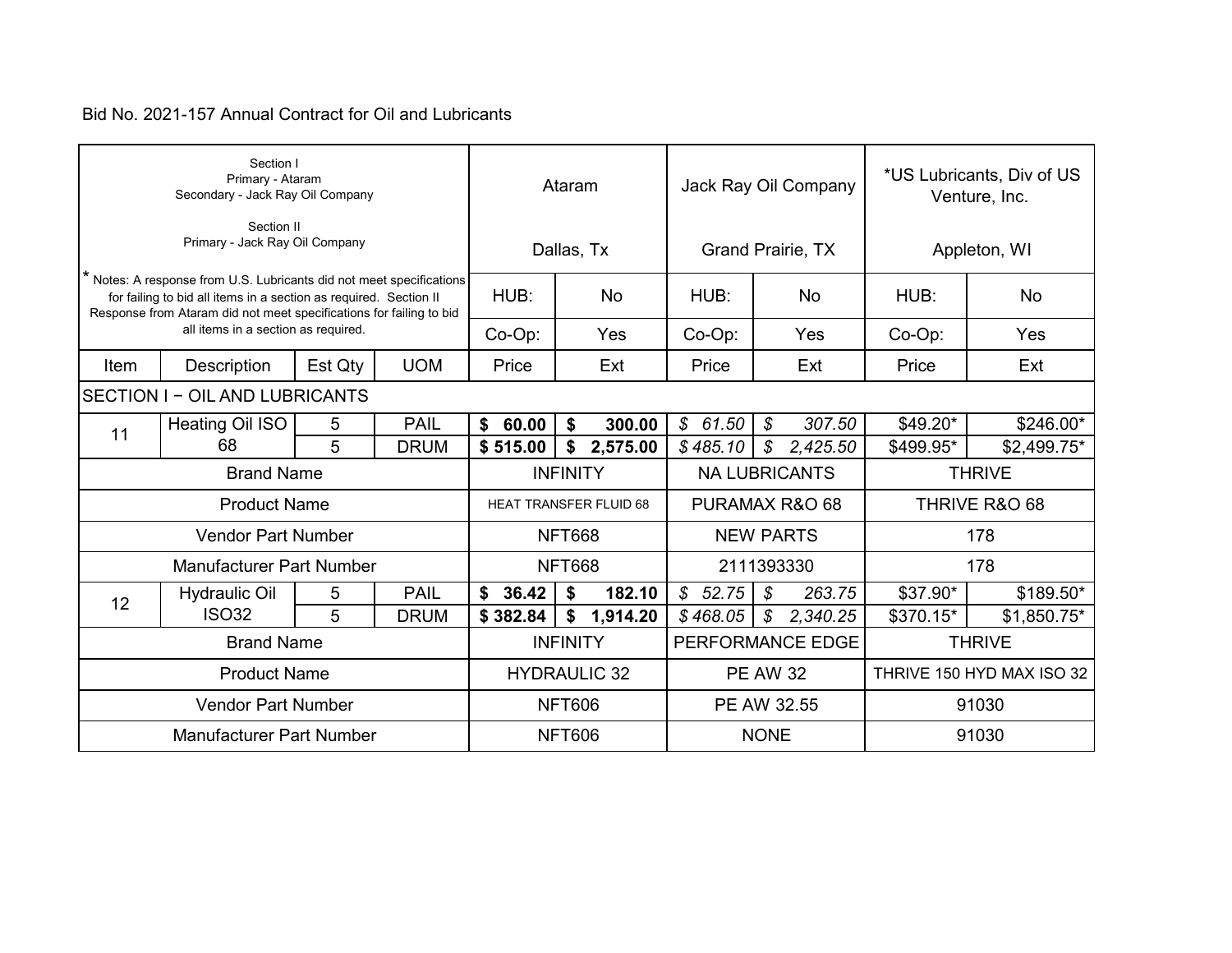|      | Section I<br>Primary - Ataram<br>Secondary - Jack Ray Oil Company                                                                                                                                              |                |             |                     | Ataram          |                     | Jack Ray Oil Company |                          |               |                  | *US Lubricants, Div of US<br>Venture, Inc. |                           |  |
|------|----------------------------------------------------------------------------------------------------------------------------------------------------------------------------------------------------------------|----------------|-------------|---------------------|-----------------|---------------------|----------------------|--------------------------|---------------|------------------|--------------------------------------------|---------------------------|--|
|      | Section II<br>Primary - Jack Ray Oil Company                                                                                                                                                                   |                |             |                     | Dallas, Tx      |                     |                      | <b>Grand Prairie, TX</b> |               |                  | Appleton, WI                               |                           |  |
|      | Notes: A response from U.S. Lubricants did not meet specifications<br>for failing to bid all items in a section as required. Section II<br>Response from Ataram did not meet specifications for failing to bid |                |             | HUB:                |                 | <b>No</b>           |                      | HUB:                     |               | <b>No</b>        | HUB:                                       | <b>No</b>                 |  |
|      | all items in a section as required.                                                                                                                                                                            |                |             | Co-Op:              |                 | Yes                 |                      | Co-Op:                   |               | Yes              | Co-Op:                                     | Yes                       |  |
| Item | Description                                                                                                                                                                                                    | Est Qty        | <b>UOM</b>  | Price               |                 | Ext                 |                      | Price                    |               | Ext              | Price                                      | Ext                       |  |
|      | <b>SECTION I - OIL AND LUBRICANTS</b><br>10                                                                                                                                                                    |                |             |                     |                 |                     |                      |                          |               |                  |                                            |                           |  |
| 13   | <b>Hydraulic Oil</b>                                                                                                                                                                                           | <b>DRUM</b>    | \$<br>36.42 | \$                  | 364.20          | $\mathcal{L}$       | 52.75                | $\mathcal{S}$            | 527.50        | \$382.25*        | \$3,822.50*                                |                           |  |
|      | <b>ISO46</b>                                                                                                                                                                                                   | <b>GALLONS</b> | \$<br>6.23  | \$                  | 3,115.00        | \$                  | 7.00                 | \$                       | 3,500.00      | \$6.70*          | \$3.350.00*                                |                           |  |
|      | <b>Brand Name</b>                                                                                                                                                                                              |                |             |                     | <b>INFINITY</b> |                     |                      |                          |               | PERFORMANCE EDGE |                                            | <b>THRIVE</b>             |  |
|      | <b>Product Name</b>                                                                                                                                                                                            |                |             | <b>HYDRAULIC 46</b> |                 |                     | <b>PE AW 46</b>      |                          |               |                  | THRIVE 200 HYD MAX ISO 46                  |                           |  |
|      | <b>Vendor Part Number</b>                                                                                                                                                                                      |                |             |                     | <b>NFT607</b>   |                     |                      | PE AW 46.55              |               |                  |                                            | 91032                     |  |
|      | <b>Manufacturer Part Number</b>                                                                                                                                                                                |                |             |                     | <b>NFT607</b>   |                     |                      |                          | <b>NONE</b>   |                  |                                            | 91032                     |  |
| 14   | <b>Hydraulic Oil</b>                                                                                                                                                                                           | 5              | <b>PAIL</b> | \$36.42             | \$              | 182.10              |                      | \$52.75                  | \$            | 263.75           | \$39.70*                                   | $$198.50*$                |  |
|      | <b>ISO68</b>                                                                                                                                                                                                   | 5              | <b>DRUM</b> | \$382.84            | \$              | 1,914.20            |                      | \$468.05                 | $\mathcal{S}$ | 2,340.25         | \$395.45*                                  | \$1,977.25*               |  |
|      | <b>Brand Name</b>                                                                                                                                                                                              |                |             |                     | <b>INFINITY</b> |                     |                      |                          |               | PERFORMANCE EDGE |                                            | <b>THRIVE</b>             |  |
|      | <b>Product Name</b>                                                                                                                                                                                            |                |             |                     |                 | <b>HYDRAULIC 68</b> |                      | <b>PE AW 68</b>          |               |                  |                                            | THRIVE 300 HYD MAX ISO 68 |  |
|      | <b>Vendor Part Number</b>                                                                                                                                                                                      |                |             |                     | <b>NFT608</b>   |                     | PE AW 68.55          |                          |               | 91034            |                                            |                           |  |
|      | <b>Manufacturer Part Number</b>                                                                                                                                                                                |                |             |                     | <b>NFT608</b>   |                     |                      |                          | <b>NONE</b>   |                  | 91034                                      |                           |  |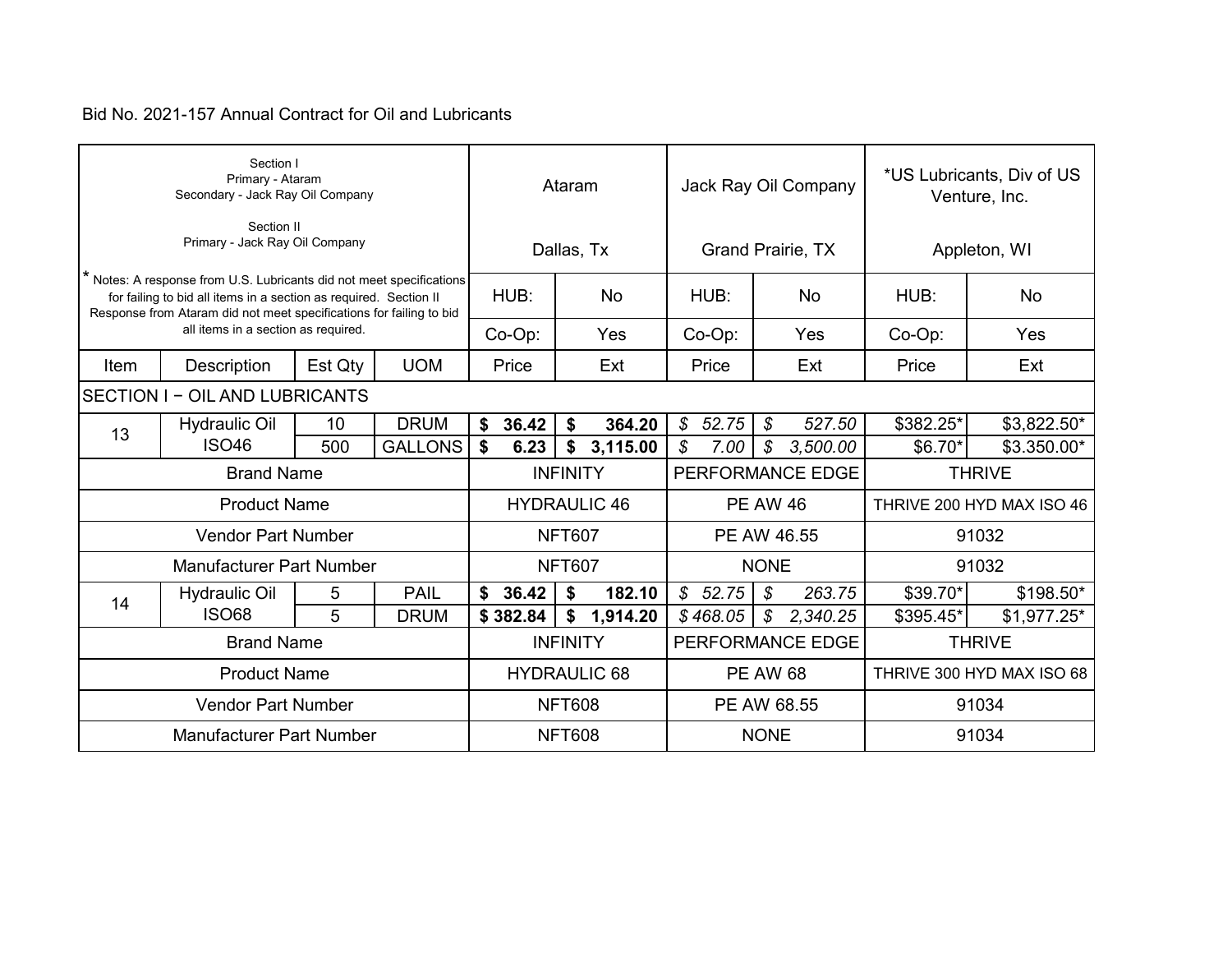|      | Section I<br>Primary - Ataram<br>Secondary - Jack Ray Oil Company                                                                                                                                                |         |              |                                     |      | Ataram           |            | Jack Ray Oil Company |               |               |                             | *US Lubricants, Div of US<br>Venture, Inc. |               |             |
|------|------------------------------------------------------------------------------------------------------------------------------------------------------------------------------------------------------------------|---------|--------------|-------------------------------------|------|------------------|------------|----------------------|---------------|---------------|-----------------------------|--------------------------------------------|---------------|-------------|
|      | Section II<br>Primary - Jack Ray Oil Company                                                                                                                                                                     |         |              |                                     |      |                  | Dallas, Tx |                      |               |               | <b>Grand Prairie, TX</b>    | Appleton, WI                               |               |             |
|      | * Notes: A response from U.S. Lubricants did not meet specifications<br>for failing to bid all items in a section as required. Section II<br>Response from Ataram did not meet specifications for failing to bid |         |              | HUB:                                |      |                  | <b>No</b>  |                      | HUB:          |               | <b>No</b>                   | HUB:                                       |               | No          |
|      | all items in a section as required.                                                                                                                                                                              |         |              | Co-Op:                              |      |                  | Yes        |                      | Co-Op:        |               | Yes                         | Co-Op:                                     |               | Yes         |
| Item | Description                                                                                                                                                                                                      | Est Qty | <b>UOM</b>   | Price                               |      |                  | Ext        |                      | Price         |               | Ext                         | Price                                      |               | Ext         |
|      | SECTION I - OIL AND LUBRICANTS                                                                                                                                                                                   |         |              |                                     |      |                  |            |                      |               |               |                             |                                            |               |             |
|      | Transmission<br><b>QUART</b><br>60<br><b>Fluid Universal</b>                                                                                                                                                     |         |              | \$                                  | 2.60 | \$               | 156.00     | $\mathcal{L}$        | 4.45          | \$            | 267.00                      | $$4.40*$                                   |               | \$264.00*   |
|      | 15<br>5<br><b>DRUM</b><br>for Automatic                                                                                                                                                                          |         |              | \$394.78                            |      |                  | \$1,973.90 |                      | \$673.75      | $\mathcal{S}$ | 3,368.75                    | \$692.80*                                  |               | \$3,464.00* |
|      | <b>Brand Name</b>                                                                                                                                                                                                |         |              | PERFORMANCE EDGE<br><b>INFINITY</b> |      |                  |            |                      | <b>THRIVE</b> |               |                             |                                            |               |             |
|      | <b>Product Name</b>                                                                                                                                                                                              |         |              | ATF DEXRON MERCON 3                 |      |                  |            |                      | <b>SG ATF</b> |               | <b>THRIVE UNIVERSAL ATF</b> |                                            |               |             |
|      | <b>Vendor Part Number</b>                                                                                                                                                                                        |         |              |                                     |      | <b>NFT405</b>    |            | <b>PE ATF.55</b>     |               |               |                             | 298                                        |               |             |
|      | <b>Manufacturer Part Number</b>                                                                                                                                                                                  |         |              |                                     |      | <b>NFT405</b>    |            |                      |               | P941          |                             |                                            | 298           |             |
| 16   | Transmission<br><b>Fluid Universal</b>                                                                                                                                                                           | 60      | <b>QUART</b> | \$                                  | 4.00 | \$               | 240.00     | \$                   | 4.45          | $\mathcal{L}$ | 267.00                      | N/B                                        | \$            |             |
|      | for Manual                                                                                                                                                                                                       | 5       | <b>DRUM</b>  | \$630.04                            |      |                  | \$3,150.20 |                      | \$673.75      | $\mathcal{S}$ | 3,368.75                    | $$1,425.45*$                               |               | \$7,127.25* |
|      | <b>Brand Name</b>                                                                                                                                                                                                |         |              |                                     |      | <b>INFINITY</b>  |            |                      |               |               | PERFORMANCE EDGE            |                                            | <b>THRIVE</b> |             |
|      | <b>Product Name</b>                                                                                                                                                                                              |         |              |                                     |      |                  | 75W90 GL-5 |                      |               | <b>SG ATF</b> |                             | CD 50 MANUAL TRANS                         |               |             |
|      | <b>Vendor Part Number</b>                                                                                                                                                                                        |         |              | <b>NFT301</b>                       |      | <b>PE ATF.55</b> |            |                      |               | 213           |                             |                                            |               |             |
|      | <b>Manufacturer Part Number</b>                                                                                                                                                                                  |         |              |                                     |      | <b>NFT301</b>    |            | P941                 |               |               | 213                         |                                            |               |             |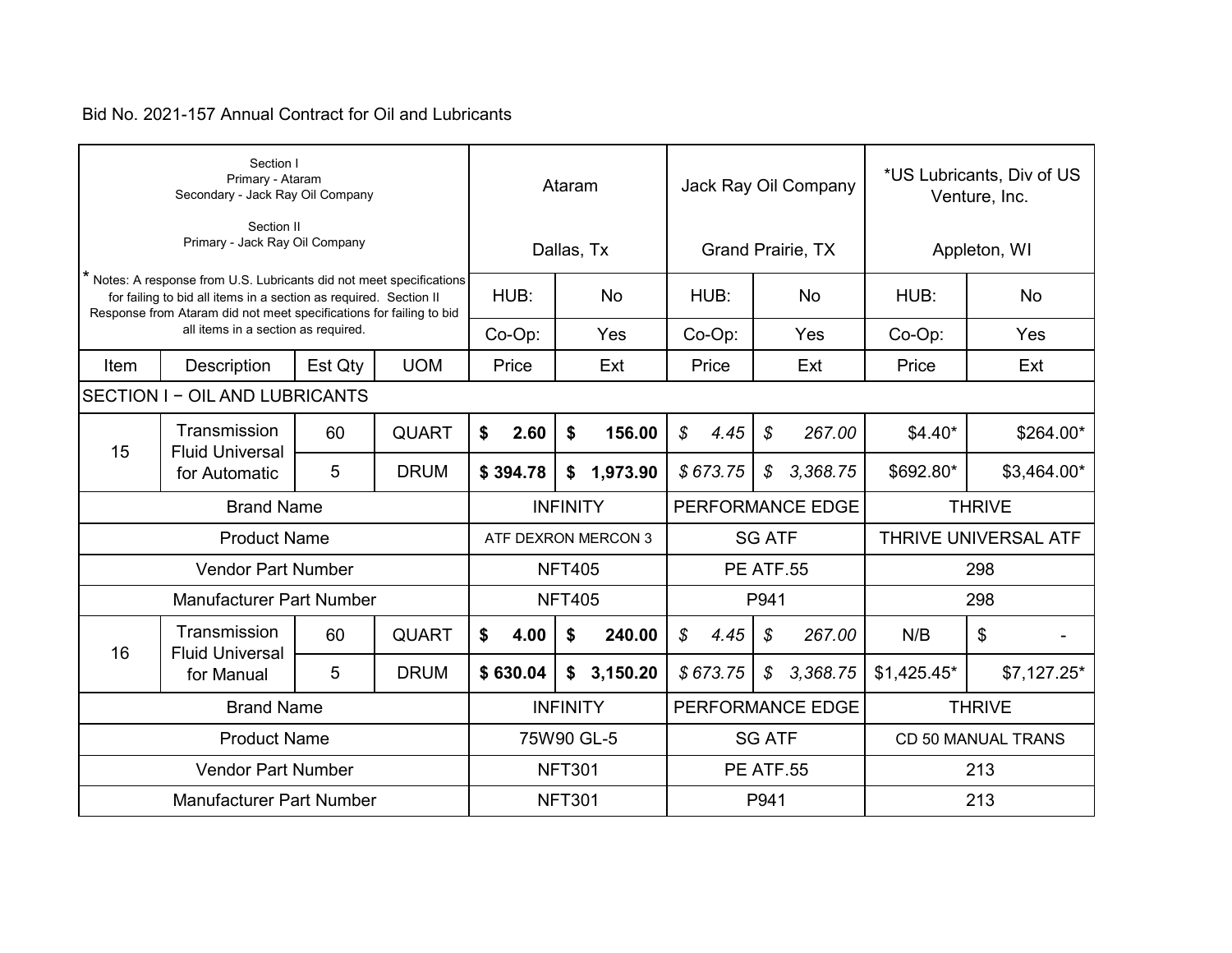|      | Section I<br>Primary - Ataram<br>Secondary - Jack Ray Oil Company                                                                                                                                              |         |              |                               | Ataram          |                               |                  |          |                            | Jack Ray Oil Company     | *US Lubricants, Div of US<br>Venture, Inc. |               |
|------|----------------------------------------------------------------------------------------------------------------------------------------------------------------------------------------------------------------|---------|--------------|-------------------------------|-----------------|-------------------------------|------------------|----------|----------------------------|--------------------------|--------------------------------------------|---------------|
|      | Section II<br>Primary - Jack Ray Oil Company                                                                                                                                                                   |         |              |                               |                 | Dallas, Tx                    |                  |          |                            | <b>Grand Prairie, TX</b> | Appleton, WI                               |               |
|      | Notes: A response from U.S. Lubricants did not meet specifications<br>for failing to bid all items in a section as required. Section II<br>Response from Ataram did not meet specifications for failing to bid |         |              | HUB:                          |                 | <b>No</b>                     |                  | HUB:     |                            | <b>No</b>                | HUB:                                       | No            |
|      | all items in a section as required.                                                                                                                                                                            |         |              | Co-Op:                        |                 | Yes                           |                  | Co-Op:   |                            | Yes                      | Co-Op:                                     | Yes           |
| Item | Description                                                                                                                                                                                                    | Est Qty | <b>UOM</b>   | Price                         |                 | Ext                           |                  | Price    |                            | Ext                      | Price                                      | Ext           |
|      | <b>SECTION I - OIL AND LUBRICANTS</b>                                                                                                                                                                          |         |              |                               |                 |                               |                  |          |                            |                          |                                            |               |
|      | Transmission                                                                                                                                                                                                   | 60      | <b>QUART</b> | \$<br>3.80                    | \$              | 228.00                        | $\mathcal{S}$    | 4.45     | $\boldsymbol{\mathcal{S}}$ | 267.00                   | N/B                                        | \$            |
|      | 17<br><b>Fluid Chrysler</b><br>5<br><b>DRUM</b><br>Approved                                                                                                                                                    |         |              | \$601.36                      | \$              | 3,006.80                      |                  | \$673.75 | $\mathcal{S}$              | 3,368.75                 | $$1,701.70*$                               | \$8,508.50*   |
|      | <b>Brand Name</b>                                                                                                                                                                                              |         |              | <b>INFINITY</b>               |                 |                               |                  |          |                            | PERFORMANCE EDGE         |                                            | PETRO CANADA  |
|      | <b>Product Name</b>                                                                                                                                                                                            |         |              | <b>GHV TRANSMISSION FLUID</b> |                 |                               |                  |          | <b>SG ATF</b>              |                          |                                            | PC ATF +4     |
|      | <b>Vendor Part Number</b>                                                                                                                                                                                      |         |              |                               | <b>NFT402</b>   |                               | <b>PE ATF.55</b> |          |                            |                          | CHRYATF4DRM                                |               |
|      | <b>Manufacturer Part Number</b>                                                                                                                                                                                |         |              |                               | <b>NFT402</b>   |                               |                  |          | P941                       |                          |                                            | CHRYATF4DRM   |
| 18   | Transmission<br><b>Fluid Ford</b>                                                                                                                                                                              | 60      | <b>QUART</b> | \$<br>3.02                    | \$              | 181.20                        | \$               | 4.45     | $\mathcal{L}$              | 267.00                   | $$4.40*$                                   | \$264.00*     |
|      | Approved                                                                                                                                                                                                       | 5       | <b>DRUM</b>  | \$477.03                      | \$              | 2,385.15                      |                  | \$673.75 | $\mathcal{S}$              | 3,368.75                 | \$692.80*                                  | \$3,464.00*   |
|      | <b>Brand Name</b>                                                                                                                                                                                              |         |              |                               | <b>INFINITY</b> |                               |                  |          |                            | PERFORMANCE EDGE         |                                            | <b>THRIVE</b> |
|      | <b>Product Name</b>                                                                                                                                                                                            |         |              |                               |                 | <b>NVS TRANSMISSION FLUID</b> |                  |          | <b>SG ATF</b>              |                          | UNIVERSAL ATF                              |               |
|      | <b>Vendor Part Number</b>                                                                                                                                                                                      |         |              |                               | <b>NFT401</b>   |                               |                  |          |                            | <b>PE ATF.55</b>         |                                            | 298           |
|      | <b>Manufacturer Part Number</b>                                                                                                                                                                                |         |              |                               | <b>NFT401</b>   |                               | P941             |          |                            | 298                      |                                            |               |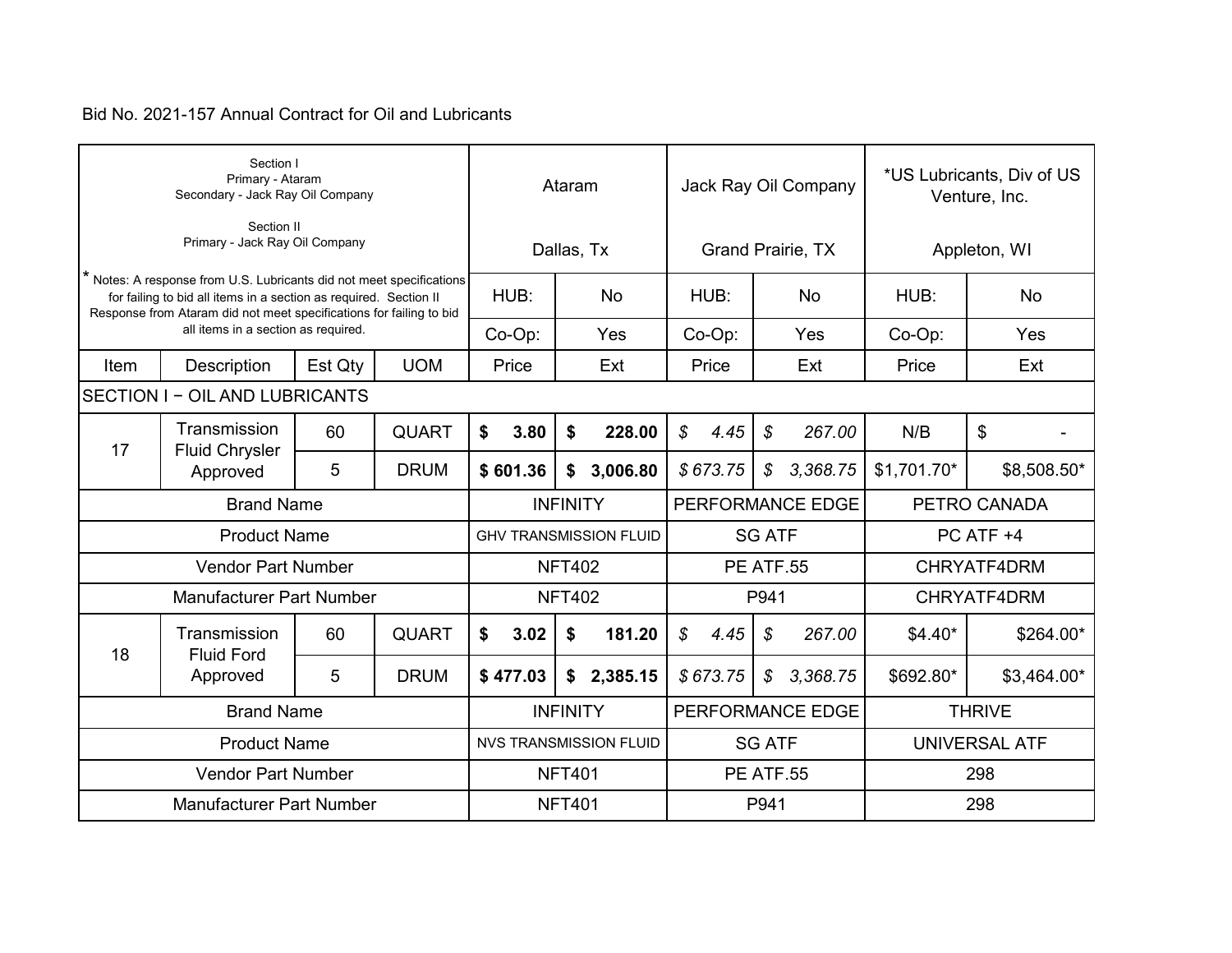|      | Section I<br>Primary - Ataram<br>Secondary - Jack Ray Oil Company                                                                                                                                              |         |             |                                                | Ataram                              |                       | Jack Ray Oil Company                   | *US Lubricants, Div of US<br>Venture, Inc. |                         |
|------|----------------------------------------------------------------------------------------------------------------------------------------------------------------------------------------------------------------|---------|-------------|------------------------------------------------|-------------------------------------|-----------------------|----------------------------------------|--------------------------------------------|-------------------------|
|      | Section II<br>Primary - Jack Ray Oil Company                                                                                                                                                                   |         |             |                                                | Dallas, Tx                          |                       | <b>Grand Prairie, TX</b>               | Appleton, WI                               |                         |
|      | Notes: A response from U.S. Lubricants did not meet specifications<br>for failing to bid all items in a section as required. Section II<br>Response from Ataram did not meet specifications for failing to bid |         |             | HUB:                                           | <b>No</b>                           | HUB:                  | <b>No</b>                              | HUB:                                       | No                      |
|      | all items in a section as required.                                                                                                                                                                            |         |             | Co-Op:                                         | Yes                                 | Co-Op:                | Yes                                    | Co-Op:                                     | Yes                     |
| Item | Description                                                                                                                                                                                                    | Est Qty | <b>UOM</b>  | Price                                          | Ext                                 | Price                 | Ext                                    | Price                                      | Ext                     |
|      | SECTION I - OIL AND LUBRICANTS                                                                                                                                                                                 |         |             |                                                |                                     |                       |                                        |                                            |                         |
|      | Transmission<br><b>QUART</b><br>60<br><b>Fluid General</b><br>19                                                                                                                                               |         |             |                                                | 181.20<br>\$                        | $\mathcal{L}$<br>4.45 | $\mathcal{L}$<br>267.00                | $$4.40*$                                   | \$264.00*               |
|      | <b>Motors</b><br>5<br><b>DRUM</b><br>Approved                                                                                                                                                                  |         |             | \$477.03                                       | 2,385.15<br>\$                      | \$673.75              | $\boldsymbol{\mathcal{S}}$<br>3,368.75 | \$692.80*                                  | \$3,464.00*             |
|      | <b>Brand Name</b>                                                                                                                                                                                              |         |             |                                                | PERFORMANCE EDGE<br><b>INFINITY</b> |                       |                                        |                                            | <b>THRIVE</b>           |
|      | <b>Product Name</b>                                                                                                                                                                                            |         |             | <b>NVS TRANSMISSION FLUID</b><br><b>SG ATF</b> |                                     |                       |                                        |                                            | UNIVERSAL ATF           |
|      | <b>Vendor Part Number</b>                                                                                                                                                                                      |         |             |                                                | <b>NFT401</b>                       |                       | <b>PE ATF.55</b>                       | 298                                        |                         |
|      | <b>Manufacturer Part Number</b>                                                                                                                                                                                |         |             |                                                | <b>NFT401</b>                       |                       | P941                                   |                                            | 298                     |
|      | Transmission                                                                                                                                                                                                   | 10      | <b>PAIL</b> | \$61.53                                        | 615.30<br>\$                        | \$100.50              | \$<br>1,005.00                         | \$224.85*                                  | $$2,248.50*$            |
|      | 20<br>Fluid TES-295<br><b>Synthetic Allison</b><br>5<br><b>DRUM</b>                                                                                                                                            |         |             |                                                | 3,006.80<br>\$                      | \$893.75              | $\mathcal{S}$<br>4,468.75              | \$1,913.91*                                | \$9,569.55*             |
|      | <b>Brand Name</b>                                                                                                                                                                                              |         |             |                                                | <b>INFINITY</b>                     |                       | <b>NA LUBRICANTS</b>                   |                                            | <b>CASTROL</b>          |
|      | <b>Product Name</b>                                                                                                                                                                                            |         |             |                                                | <b>GLOBAL HD ATF</b>                |                       | <b>PURSYN ATF</b>                      |                                            | <b>CASTROL TRANSYND</b> |
|      | <b>Vendor Part Number</b>                                                                                                                                                                                      |         |             | <b>NFT402</b>                                  |                                     | <b>NEW PARTS</b>      |                                        |                                            | 124                     |
|      | <b>Manufacturer Part Number</b>                                                                                                                                                                                |         |             |                                                | <b>NFT402</b>                       |                       | 1313511050                             |                                            |                         |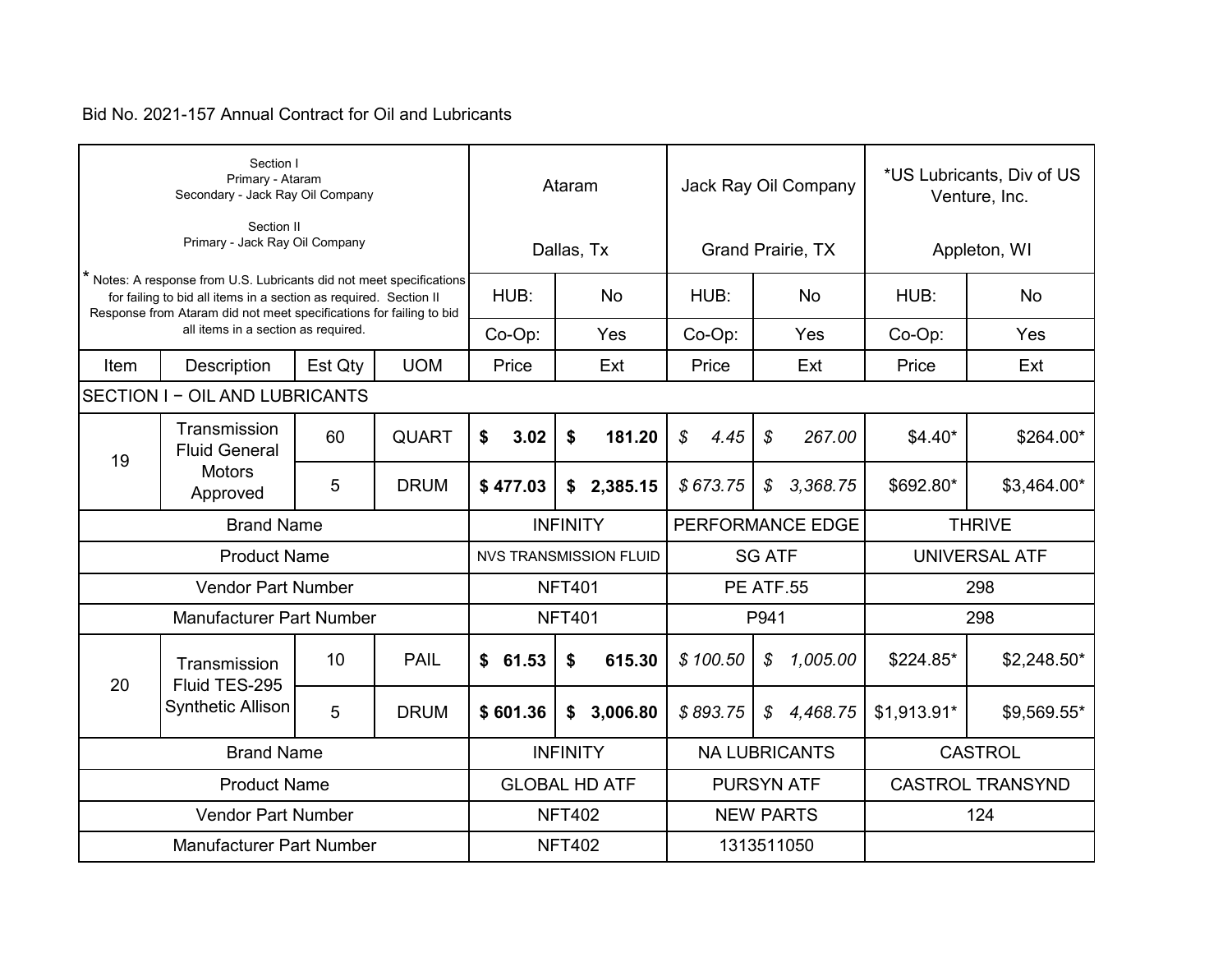|      | Section I<br>Primary - Ataram<br>Secondary - Jack Ray Oil Company                                                                                                                                              |         |             |                         | Ataram          |           | Jack Ray Oil Company |               |                          | *US Lubricants, Div of US<br>Venture, Inc. |                   |
|------|----------------------------------------------------------------------------------------------------------------------------------------------------------------------------------------------------------------|---------|-------------|-------------------------|-----------------|-----------|----------------------|---------------|--------------------------|--------------------------------------------|-------------------|
|      | Section II<br>Primary - Jack Ray Oil Company                                                                                                                                                                   |         |             |                         | Dallas, Tx      |           |                      |               | <b>Grand Prairie, TX</b> | Appleton, WI                               |                   |
|      | Notes: A response from U.S. Lubricants did not meet specifications<br>for failing to bid all items in a section as required. Section II<br>Response from Ataram did not meet specifications for failing to bid |         |             | HUB:                    |                 | <b>No</b> | HUB:                 |               | <b>No</b>                | HUB:                                       | <b>No</b>         |
|      | all items in a section as required.                                                                                                                                                                            |         |             | Co-Op:                  |                 | Yes       | Co-Op:               |               | Yes                      | Co-Op:                                     | Yes               |
| Item | Description                                                                                                                                                                                                    | Est Qty | <b>UOM</b>  | Price                   |                 | Ext       | Price                |               | Ext                      | Price                                      | Ext               |
|      | <b>SECTION I - OIL AND LUBRICANTS</b>                                                                                                                                                                          |         |             |                         |                 |           |                      |               |                          |                                            |                   |
|      | Transmission<br>5<br><b>DRUM</b><br>21<br><b>Fluid Universal</b>                                                                                                                                               |         |             | \$566.35                | \$              | 2,831.75  | \$508.75             | $\mathcal{S}$ | 2,543.75                 | \$446.05*                                  | \$2,230.25*       |
|      | <b>GALLONS</b><br>100<br>for Tractors                                                                                                                                                                          |         |             |                         | \$              | 957.00    | \$<br>7.88           | \$            | 788.00                   | $$7.61*$                                   | \$761.00*         |
|      | <b>Brand Name</b>                                                                                                                                                                                              |         |             | <b>INFINITY</b>         |                 |           | PERFORMANCE EDGE     |               |                          |                                            | <b>THRIVE</b>     |
|      | <b>Product Name</b>                                                                                                                                                                                            |         |             | UNIVERSAL TRACTOR FLUID |                 |           | UT HYDRAULIC         |               |                          |                                            | <b>THRIVE THP</b> |
|      | <b>Vendor Part Number</b>                                                                                                                                                                                      |         |             |                         | <b>NFT501</b>   |           | PETRAHYD.55          |               |                          | 110                                        |                   |
|      | <b>Manufacturer Part Number</b>                                                                                                                                                                                |         |             |                         | <b>NFT501</b>   |           |                      | <b>NONE</b>   |                          |                                            | 110               |
| 22   | Transmission                                                                                                                                                                                                   | 5       | <b>PAIL</b> | \$<br>47.48             | \$              | 237.40    | \$65.00              | \$            | 325.00                   | \$52.05*                                   | $$260.25*$        |
|      | Fluid TO-4 10W                                                                                                                                                                                                 | 5       | <b>DRUM</b> | \$446.73                | \$              | 2,233.65  | \$602.25             | $\mathcal{S}$ | 3,011.25                 | \$545.05*                                  | \$2,725.25*       |
|      | <b>Brand Name</b>                                                                                                                                                                                              |         |             |                         | <b>INFINITY</b> |           | PERFORMANCE EDGE     |               |                          |                                            | <b>THRIVE</b>     |
|      | <b>Product Name</b>                                                                                                                                                                                            |         |             |                         | <b>TO-4 10W</b> |           | PETRANS HD           |               |                          |                                            | THRIVE TO410W     |
|      | <b>Vendor Part Number</b>                                                                                                                                                                                      |         |             | <b>NFT505</b>           |                 | PE10.55   |                      |               |                          | 108                                        |                   |
|      | <b>Manufacturer Part Number</b>                                                                                                                                                                                |         |             |                         | <b>NFT505</b>   |           | <b>NONE</b>          |               |                          | 108                                        |                   |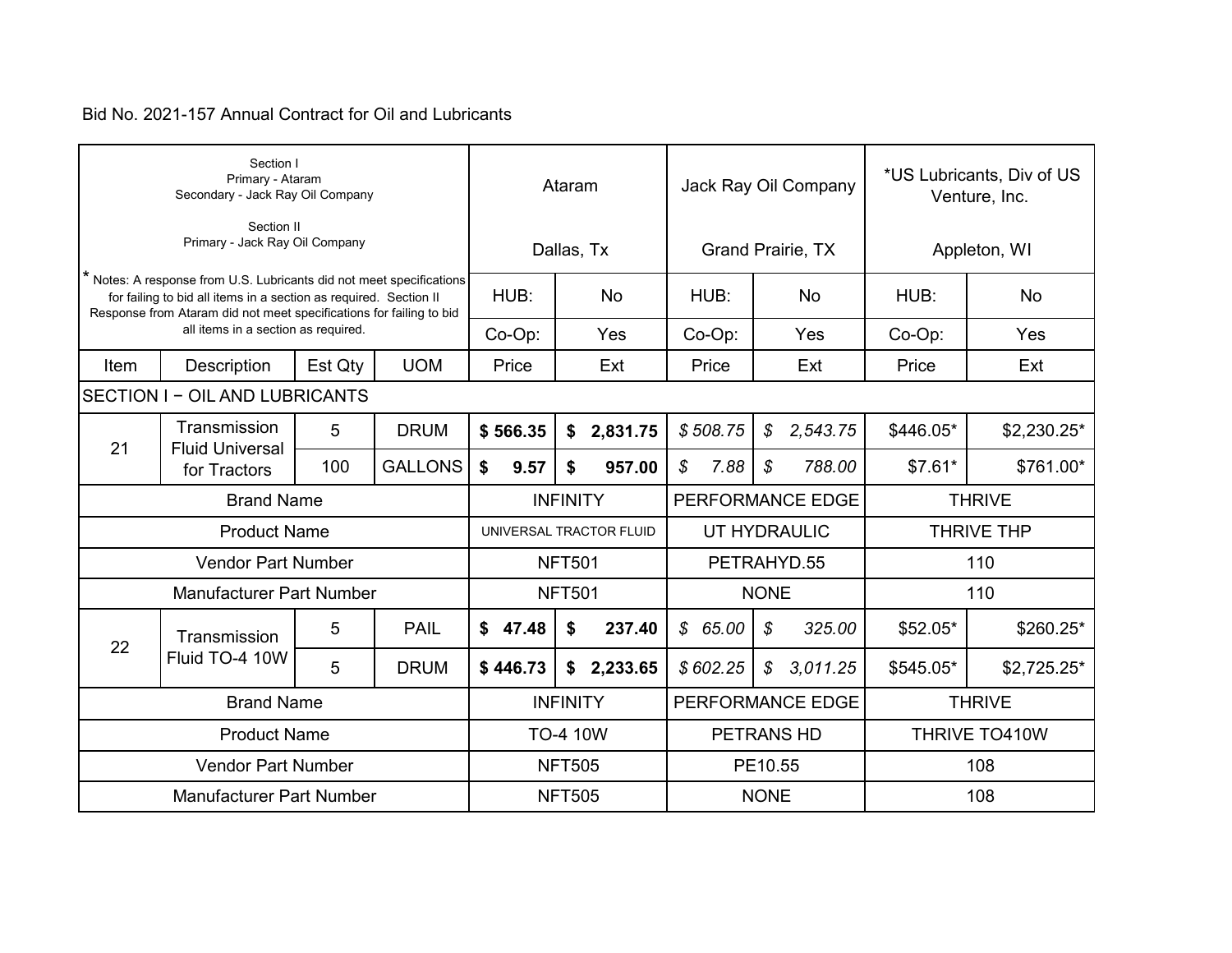|      | Section I<br>Primary - Ataram<br>Secondary - Jack Ray Oil Company                                                                                                                                              |    |             |               | Ataram          |             | Jack Ray Oil Company    | *US Lubricants, Div of US<br>Venture, Inc. |                |  |
|------|----------------------------------------------------------------------------------------------------------------------------------------------------------------------------------------------------------------|----|-------------|---------------|-----------------|-------------|-------------------------|--------------------------------------------|----------------|--|
|      | Section II<br>Primary - Jack Ray Oil Company                                                                                                                                                                   |    |             |               | Dallas, Tx      |             | Grand Prairie, TX       |                                            | Appleton, WI   |  |
|      | Notes: A response from U.S. Lubricants did not meet specifications<br>for failing to bid all items in a section as required. Section II<br>Response from Ataram did not meet specifications for failing to bid |    |             | HUB:          | No              | HUB:        | No                      | HUB:                                       | <b>No</b>      |  |
|      | all items in a section as required.<br>Est Qty<br>Description                                                                                                                                                  |    |             |               | Yes             | $Co-Op$ :   | Yes                     | $Co-Op$ :                                  | Yes            |  |
| Item |                                                                                                                                                                                                                |    | <b>UOM</b>  | Price         | Ext             | Price       | Ext                     | Price                                      | Ext            |  |
|      | <b>SECTION I - OIL AND LUBRICANTS</b>                                                                                                                                                                          |    |             |               |                 |             |                         |                                            |                |  |
| 23   | Transmission                                                                                                                                                                                                   | 5  | <b>PAIL</b> | \$<br>49.65   | \$<br>248.25    | \$69.50     | $\mathcal{S}$<br>347.50 | $$55.45*$                                  | $$277.25*$     |  |
|      | Fluid TO-4 30W                                                                                                                                                                                                 | 10 | <b>DRUM</b> | \$470.65      | 4,706.50<br>\$  | \$602.25    | 6,022.50<br>\$          | \$582.45*                                  | \$5,824.50*    |  |
|      | <b>Brand Name</b>                                                                                                                                                                                              |    |             |               | <b>INFINITY</b> |             | PERFORMANCE EDGE        |                                            | <b>THRIVE</b>  |  |
|      | <b>Product Name</b>                                                                                                                                                                                            |    |             |               | TO-4 30W        |             | PETRANS HD              |                                            | THRIVE TO4 30W |  |
|      | <b>Vendor Part Number</b>                                                                                                                                                                                      |    |             |               | <b>NFT506</b>   |             | PE30.55                 |                                            | 107            |  |
|      | Manufacturer Part Number                                                                                                                                                                                       |    |             | <b>NFT506</b> |                 | <b>NONE</b> |                         | 107                                        |                |  |
|      | <b>TOTAL SECTION I</b>                                                                                                                                                                                         |    |             |               | 99,609.95       | \$          | 122,815.60              | \$<br>132,266.50*                          |                |  |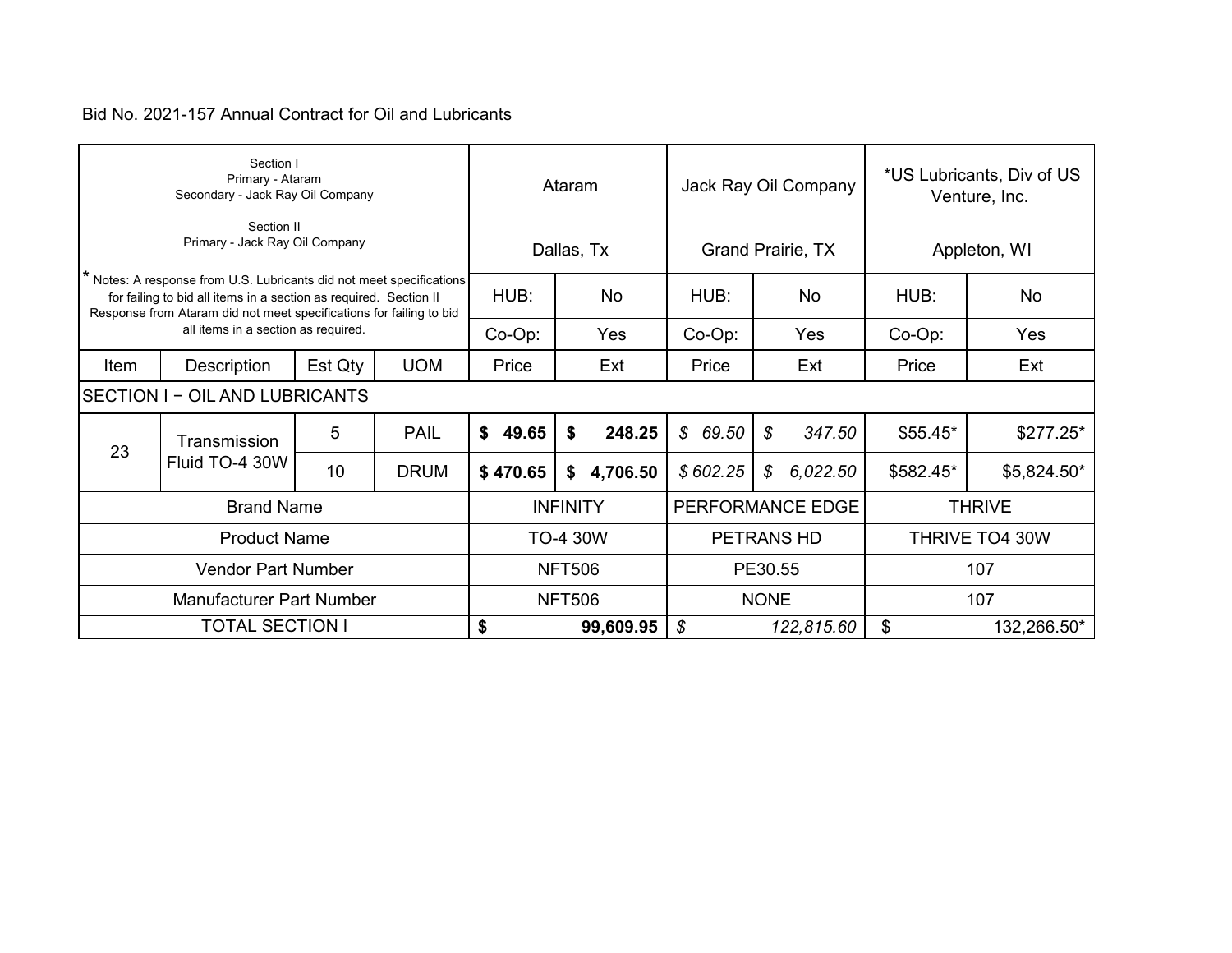| Section I<br>Primary - Ataram<br>Secondary - Jack Ray Oil Company                                                                                                                                                                                       |                                                           |                 |                                    | Ataram             |                                |                    |              |                       | Jack Ray Oil Company     | *US Lubricants, Div of US<br>Venture, Inc. |              |  |  |
|---------------------------------------------------------------------------------------------------------------------------------------------------------------------------------------------------------------------------------------------------------|-----------------------------------------------------------|-----------------|------------------------------------|--------------------|--------------------------------|--------------------|--------------|-----------------------|--------------------------|--------------------------------------------|--------------|--|--|
| Section II<br>Primary - Jack Ray Oil Company                                                                                                                                                                                                            |                                                           |                 |                                    | Dallas, Tx         |                                |                    |              |                       | <b>Grand Prairie, TX</b> | Appleton, WI                               |              |  |  |
| * Notes: A response from U.S. Lubricants did not meet specifications<br>for failing to bid all items in a section as required. Section II<br>Response from Ataram did not meet specifications for failing to bid<br>all items in a section as required. |                                                           |                 | HUB:                               | <b>No</b>          |                                | HUB:               |              | <b>No</b>             | HUB:                     | No                                         |              |  |  |
|                                                                                                                                                                                                                                                         |                                                           |                 | Co-Op:                             | Yes                | Co-Op:                         |                    | Yes          |                       | Co-Op:<br>Yes            |                                            |              |  |  |
| Item                                                                                                                                                                                                                                                    | Description                                               | Est Qty         | <b>UOM</b>                         | Price              | Ext                            | Price              |              | Ext                   |                          | Price                                      | Ext          |  |  |
| <b>SECTION II - CHEMICALS AND SOLVENTS</b>                                                                                                                                                                                                              |                                                           |                 |                                    |                    |                                |                    |              |                       |                          |                                            |              |  |  |
| 24                                                                                                                                                                                                                                                      | Antifreeze for<br>Auto & Light<br><b>Truck</b>            | 10 <sup>°</sup> | <b>GALLON</b>                      | $$8.50*$           | \$85.00*                       | \$                 | 6.40         | \$                    | 64.00                    | $$5.31*$                                   | $$53.10*$    |  |  |
|                                                                                                                                                                                                                                                         |                                                           | 5               | <b>DRUM</b>                        | \$325.00*          | \$1625.00*                     |                    | \$388.30     | $\mathcal{S}$         | 1,941.50                 | \$270.58*                                  | $$1,352.90*$ |  |  |
|                                                                                                                                                                                                                                                         | <b>Brand Name</b>                                         |                 | <b>PRESTONE</b><br><b>INFINITY</b> |                    |                                | <b>THRIVE</b>      |              |                       |                          |                                            |              |  |  |
| <b>Product Name</b>                                                                                                                                                                                                                                     |                                                           |                 |                                    |                    | <b>FCA-6 GLOBAL</b><br>AV50-50 |                    |              | <b>CONV GREEN TRU</b> |                          |                                            |              |  |  |
| <b>Vendor Part Number</b>                                                                                                                                                                                                                               |                                                           |                 |                                    | NFTFCA-6           |                                | <b>PREALL50.55</b> |              |                       |                          | 8200                                       |              |  |  |
|                                                                                                                                                                                                                                                         | <b>Manufacturer Part Number</b>                           |                 | NFTFCA-6                           | AF3100-F           |                                |                    |              | 8200                  |                          |                                            |              |  |  |
| 25                                                                                                                                                                                                                                                      | Antifreeze for<br><b>Heavy Duty</b><br>Truck and<br>Heavy | 10              | <b>GALLON</b>                      | $$11.00*$          | \$110.00*                      | \$                 | 7.94         | \$                    | 79.40                    | N/B                                        | \$           |  |  |
|                                                                                                                                                                                                                                                         |                                                           | 5               | <b>DRUM</b>                        | \$365.00*          | \$1825.00*                     |                    | \$473.00     | $\mathcal{S}$         | 2,365.00                 | \$322.44*                                  | $$1,612.20*$ |  |  |
| <b>Brand Name</b>                                                                                                                                                                                                                                       |                                                           |                 |                                    | <b>INFINITY</b>    |                                | <b>PRESTONE</b>    |              |                       |                          | <b>THRIVE</b>                              |              |  |  |
| <b>Product Name</b>                                                                                                                                                                                                                                     |                                                           |                 |                                    | OCA-2-M HD COOLANT |                                | NOAT RED ELC5050   |              |                       |                          | HD PRECHARGED GREEN RTU                    |              |  |  |
| <b>Vendor Part Number</b>                                                                                                                                                                                                                               |                                                           |                 |                                    | NFTOCA-2-M         |                                |                    | PREHD5050.55 |                       |                          | 8800                                       |              |  |  |
| <b>Manufacturer Part Number</b>                                                                                                                                                                                                                         |                                                           |                 |                                    |                    | NFTOCA-2-M                     |                    |              | AFC11100-5            |                          |                                            | 8800         |  |  |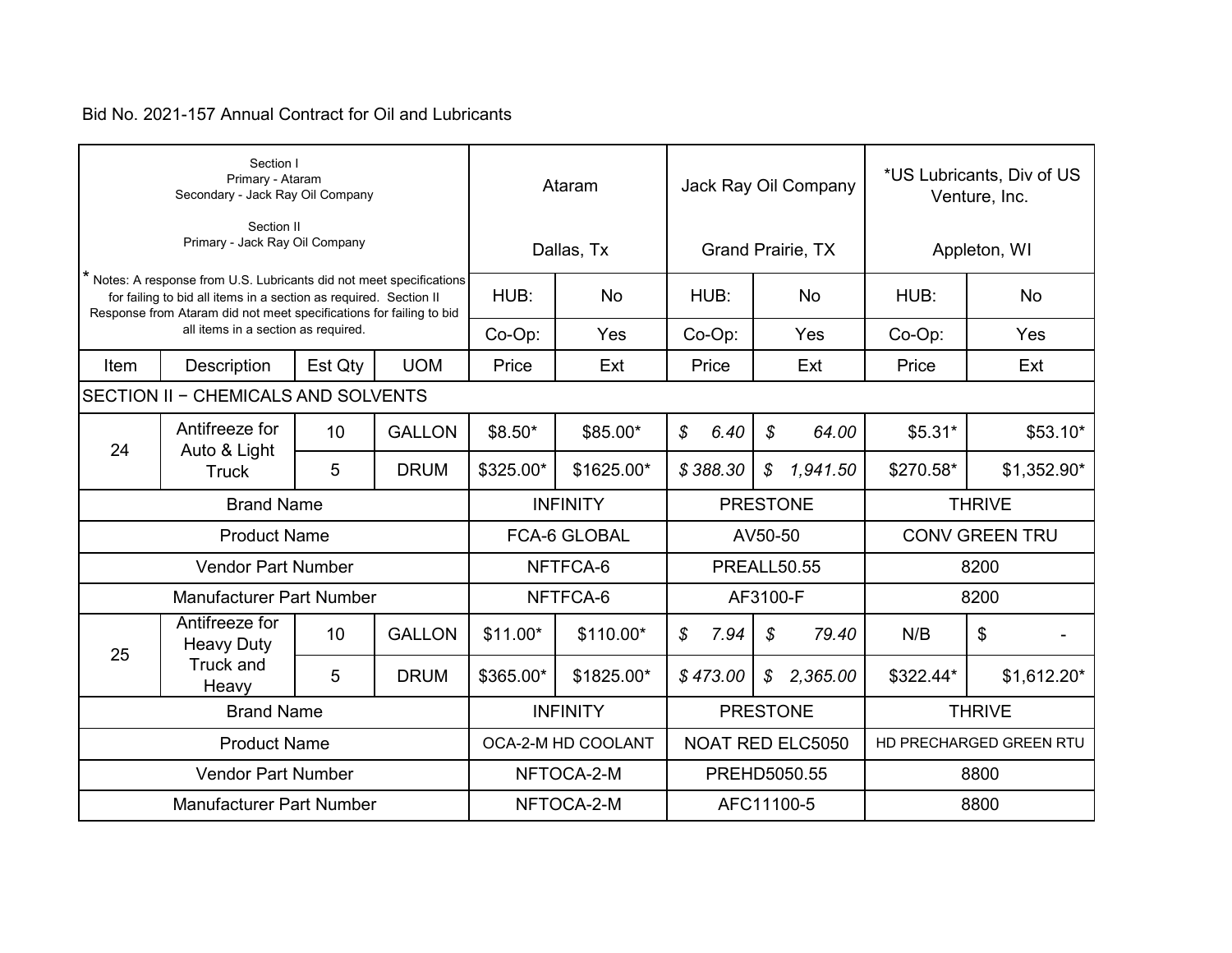|                                                                                                                                                                                                                                                       | Section I<br>Primary - Ataram<br>Secondary - Jack Ray Oil Company |         |               | Ataram          |                        | Jack Ray Oil Company   | *US Lubricants, Div of US<br>Venture, Inc. |              |     |  |
|-------------------------------------------------------------------------------------------------------------------------------------------------------------------------------------------------------------------------------------------------------|-------------------------------------------------------------------|---------|---------------|-----------------|------------------------|------------------------|--------------------------------------------|--------------|-----|--|
| Section II<br>Primary - Jack Ray Oil Company                                                                                                                                                                                                          |                                                                   |         |               |                 | Dallas, Tx             |                        | Grand Prairie, TX                          | Appleton, WI |     |  |
| Notes: A response from U.S. Lubricants did not meet specifications<br>for failing to bid all items in a section as required. Section II<br>Response from Ataram did not meet specifications for failing to bid<br>all items in a section as required. |                                                                   |         | HUB:          | <b>No</b>       | HUB:                   | <b>No</b>              | HUB:                                       | <b>No</b>    |     |  |
|                                                                                                                                                                                                                                                       |                                                                   |         | Co-Op:        | Yes             | Co-Op:                 | Yes                    | Co-Op:                                     | Yes          |     |  |
| Item                                                                                                                                                                                                                                                  | <b>Description</b>                                                | Est Qty | <b>UOM</b>    | Price           | Ext                    | Price                  | Ext                                        | Price        | Ext |  |
|                                                                                                                                                                                                                                                       | SECTION II - CHEMICALS AND SOLVENTS                               |         |               |                 |                        |                        |                                            |              |     |  |
| 26                                                                                                                                                                                                                                                    | <b>Diesel Exhaust</b><br>Fluid (DEF)<br>32.5% Aqueous<br>Urea     | 12.5    | <b>GALLON</b> | $$8.50*$        | $$106.25*$             | \$10.00                | \$<br>125.00                               | N/B          | \$  |  |
|                                                                                                                                                                                                                                                       |                                                                   | 10      | <b>DRUM</b>   | \$165.00*       | \$1650.00*             | \$178.75               | 1,787.50<br>$\mathcal{S}$                  | N/B          | \$  |  |
|                                                                                                                                                                                                                                                       | <b>Brand Name</b>                                                 |         |               | <b>NOXGUARD</b> |                        | <b>KLEEN DEF</b>       |                                            |              |     |  |
| <b>Product Name</b>                                                                                                                                                                                                                                   |                                                                   |         |               |                 | <b>NOXGUARD DEF</b>    |                        | <b>KLEEN DEF</b>                           |              |     |  |
| <b>Vendor Part Number</b>                                                                                                                                                                                                                             |                                                                   |         |               |                 | <b>DEF</b>             |                        | <b>DEF.55</b>                              |              |     |  |
| <b>Manufacturer Part Number</b>                                                                                                                                                                                                                       |                                                                   |         |               |                 | <b>DEF</b>             |                        | <b>NONE</b>                                |              |     |  |
| 27                                                                                                                                                                                                                                                    | Naphtha                                                           | 5       | <b>PAIL</b>   | N/B             | N/B                    | $\mathcal{L}$<br>56.50 | \$<br>282.50                               | N/B          | \$  |  |
|                                                                                                                                                                                                                                                       |                                                                   | 5       | <b>DRUM</b>   | \$385.00*       | \$1925.00*             | \$328.25               | $\boldsymbol{\mathcal{S}}$<br>1,641.25     | N/B          | \$  |  |
| <b>Brand Name</b>                                                                                                                                                                                                                                     |                                                                   |         |               | <b>INFINITY</b> |                        |                        | <b>MINERAL SPIRITS</b>                     |              |     |  |
| <b>Product Name</b>                                                                                                                                                                                                                                   |                                                                   |         |               |                 | <b>MINERAL SPIRITS</b> |                        | <b>NONE</b>                                | <b>NONE</b>  |     |  |
| <b>Vendor Part Number</b>                                                                                                                                                                                                                             |                                                                   |         |               |                 | <b>MS55</b>            |                        | SOLVENT.55                                 | SOLVENT.55   |     |  |
| <b>Manufacturer Part Number</b>                                                                                                                                                                                                                       |                                                                   |         |               |                 | <b>MS55</b>            |                        | <b>NONE</b>                                | <b>NONE</b>  |     |  |